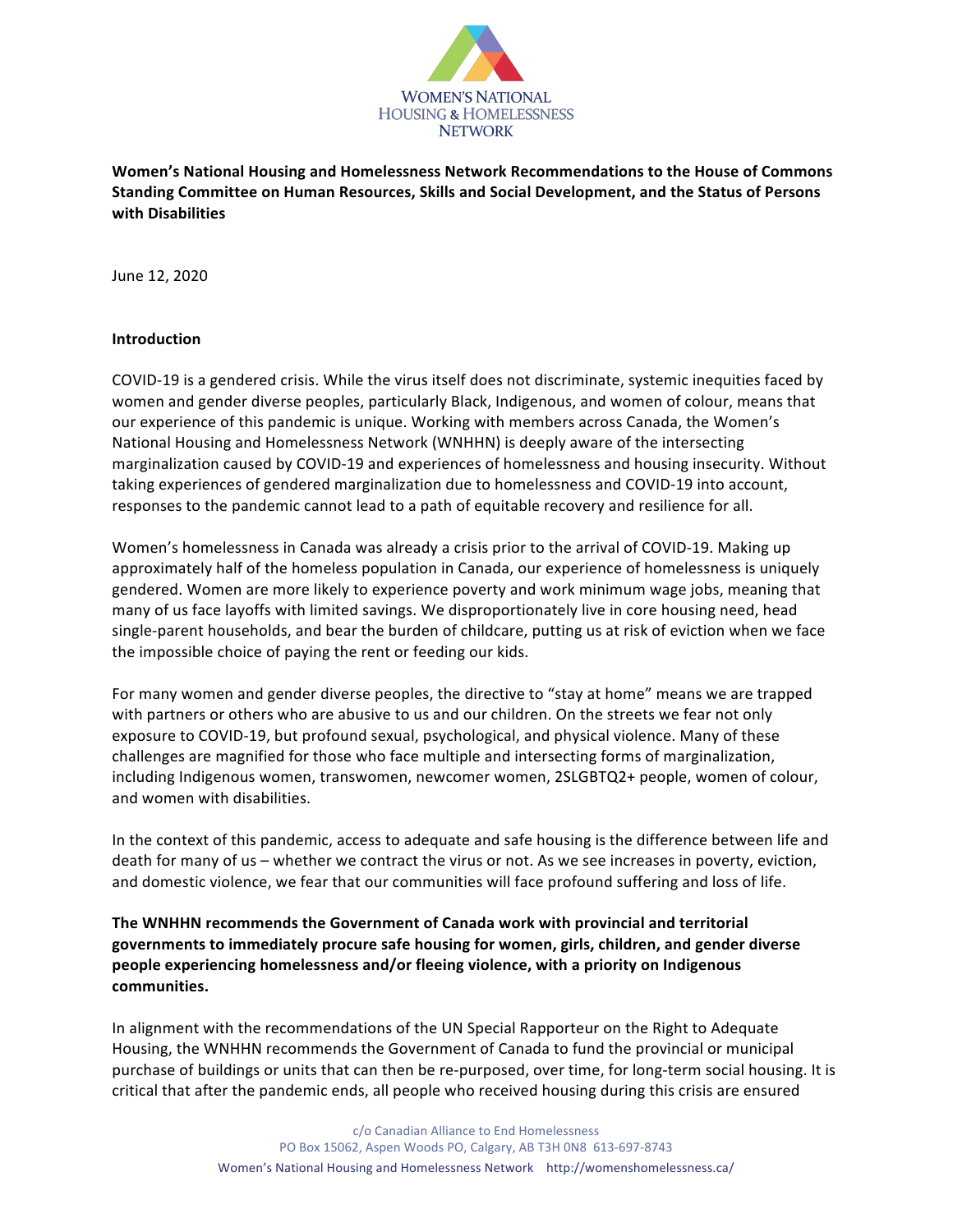permanent housing, rather than transitioned back onto the streets. Living in particularly exacerbated conditions, First Nations, Inuit and Metis women require additional support. The WNHHN recommends the Government of Canada offer financial support to increase staffing and expand the availability of safe housing for Indigenous women, including for those living in rural, remote, Northern, and urban communities. We applaud the Government of Canada's investment of \$157 million into Reaching Home, as well as the \$50 million specifically targeted to women's shelters and sexual assault centres; with that, additional funds need to be dedicated to acquiring permanent accommodations, given the circumstances of the pandemic.

#### **The WNHHN recommends the Government of Canada accelerate the allocation of funds to the Violence Against Women (VAW) and homeless sectors.**

Where emergency homeless and domestic violence shelters continue to operate as an immediate measure during the pandemic, these spaces must be upgraded to prevent the spread of COVID-19. Many shelters have had their revenues greatly impacted by COVID-19 where individual donors are no longer present to support services. The WNHHN urges the accelerated allocation of relief funds to shelters, many of whom have still not received funding during the pandemic. Within communities that do not have adequate homeless or domestic violence shelters, it is critical that these services operate at full capacity, so women and gender diverse peoples are provided access to 24/7 safe spaces.

## The WNHHN recommends the Government of Canada work with provincial and territorial governments to enact moratoriums on evictions and establish rent freezes across Canada during the pandemic and for a reasonable time thereafter.

Irrespective of jurisdictional disputes, the WNHHN urges the immediate adoption of a moratorium on evictions and a rent freeze in all provinces and territories. Given that women experience greater core housing need, higher rates of poverty, and face uniquely gendered forms of harassment from landlords, it is critical that strong policy measures are enacted to ensure women, children, and gender diverse peoples do not lose their housing during this crisis.

### The WNHHN recommends the Government of Canada ensures equitable access to financial relief for all women, girls, and gender diverse peoples experiencing homelessness or housing precarity, including for those who are sleeping rough and/or depend on the informal economy for their **livelihood.**

The WNHHN recommends the Government of Canada remove bureaucratic barriers to accessing emergency financial aid for women and gender diverse peoples who are homeless or precariously housed. Lack of ID, a CRA account, a home address, citizenship, or other factors must not bar or significantly delay access to emergency financial relief.

## The WNHHN recommends the Government of Canada work with provincial and territorial governments to increase social and disability assistance rates, ensuring rates are raised above poverty **levels.**

COVID-19 has brought on increased costs of basic necessities, loss of grey economies, and loss of access to social supports and childcare. The WHNNH recommends an increase in social and disability assistance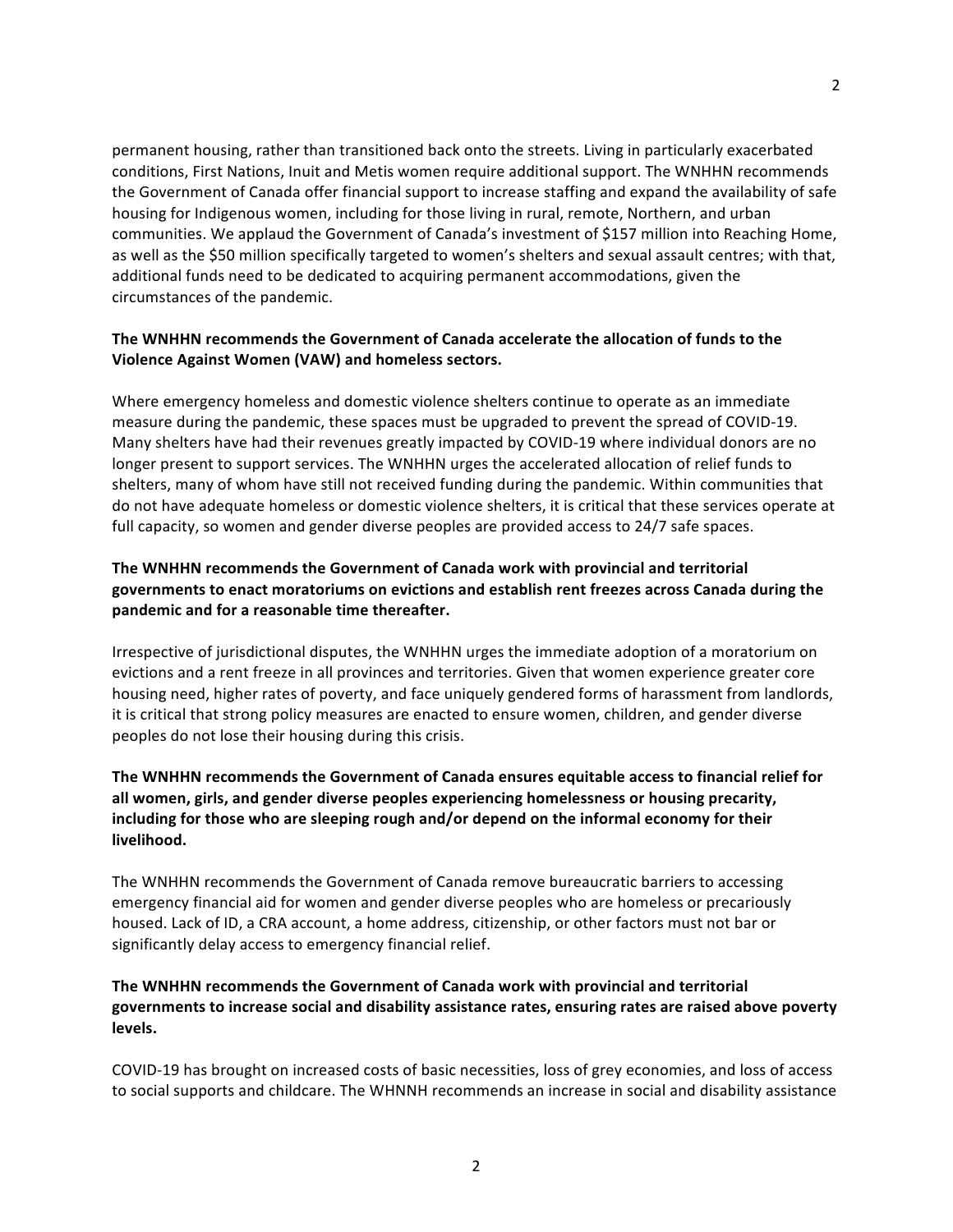rates to lift women and their children out of poverty and account for the disproportionate economic hardships that many are facing as a result of the pandemic (e.g., loss of employment because of increased childcare responsibilities).

#### **The WNHHN recommends the Government of Canada work with provincial and territorial** governments ensure equitable and non-discriminatory access to COVID-19 testing and healthcare supports for women and gender diverse peoples experiencing homelessness, including through expanded outreach efforts (e.g., mobile testing units, mental health outreach).

The WNHHN urges the Government of Canada to ensure that housing status is not a barrier to accessing COVID-19 testing and healthcare services for women, girls, and gender diverse peoples during the pandemic, and that this population is a priority group for testing. The Government of Canada should support community-driven solutions to providing healthcare, social services, harm reduction, and mental health supports to people experiencing homelessness during this crisis. These efforts must be responsive to the unique healthcare needs and priorities of women and gender diverse peoples.

### **The WNHHN recommends the Government of Canada work with provincial and territorial** governments to provide and/or expand free childcare services across the country for women with children living within various types of unstable housing, such as shelters and transitional housing, as well as for women who are deemed essential workers during the pandemic.

Childcare and supportive programs should be funded and amplified in shelters and transitional housing to support mothers, particularly given that certain daycares and schools remain closed. Shelters, transitional housing, and other emergency housing should be allocated additional support to ensure that families stay together wherever possible, and child authorities must be directed to prioritize providing support and resources over apprehensions. In alignment with YWCA Canada, the WNHHN recommends the expansion of free childcare services for women deemed essential workers during the pandemic. Childcare workers must receive additional financial compensation and relief support to provide these services.

## The WNHHN recommends the Government of Canada work with provincial and territorial governments to provide food relief measures, ensuring that these efforts meet the needs of the most **marginalized women, girls, children, and gender diverse peoples.**

Food banks, meal programs, and other food relief programs are being exhausted of stock, scaling back, closing, or adapting in the wake of COVID-19. The WNHHN recommends funding the expansion of food relief measures to ensure access to adequate nutritious foods, including through expanded outreach efforts. Food banks and related measures must be included in the list of essential services, with providers given the necessary resources to safeguard safety and continuity (e.g., PPE). Action to ensure food security in rural, remote, and Indigenous communities is particularly critical given that food supply chains are threatened and these communities face already high food costs. Action to ensure food security for Northern communities in the long term is essential.

The WNHHN recommends the Government of Canada establish national and regional 'warm lines' and online support networks to reduce the negative consequences of isolation for women, girls, and **gender diverse peoples with lived experience of homelessness.**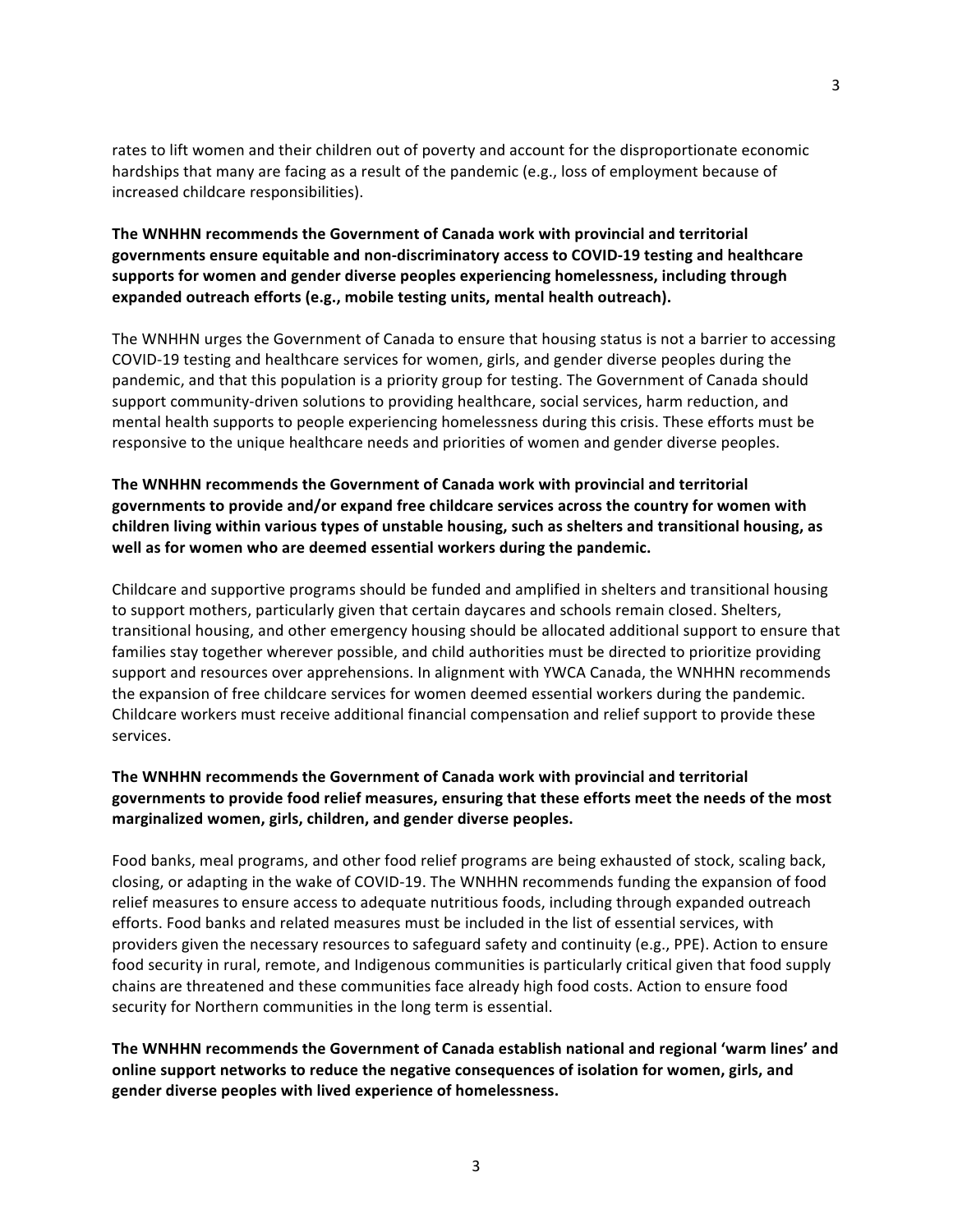Online and phone support lines and networks are necessary for providing both peer and professional supports during the pandemic. Peer support phone lines and online communities for women and gender diverse peoples with lived experience of homelessness are particularly valuable and should be funded. These supports will help mitigate mental health challenges, substance use, and interpersonal conflicts that might otherwise result in hospitalizations and further burdens to the healthcare system.

4

# The WNHHN recommends the Government of Canada form a diverse national advisory body, spanning the women's homelessness sector and the violence against women (VAW) sector, to guide and monitor policy responses to COVID-19, and to ensure that responses are gender-informed, **intersectional, and shaped by lived expertise.**

Without the formation of the National Housing Council, the WNHHN urges the Government of Canada to involve diverse women with lived expertise in policy decision-making and the monitoring of policy outcomes during the pandemic and post-pandemic. We recommend the formation of a diverse national advisory body to do so, ensuring that this expertise is drawn from across the women's homelessness sector and the VAW sector. Such an advisory body must seek to seek to represent the diversity of those experiencing homelessness and gender-based violence. Indigenous women's organizations and lived experience experts must be substantively engaged.

Recommendations:

- 1. The WNHHN recommends the Government of Canada work with provincial and territorial governments to immediately procure safe housing for women, girls, children, and gender diverse people experiencing homelessness and/or fleeing violence, with a priority on Indigenous communities.
- 2. The WNHHN recommends the Government of Canada accelerate the allocation of funds to the Violence Against Women (VAW), family shelters and homeless sectors in particular to provide expanded services and resources for women and their children.
- 3. The WNHHN recommends the Government of Canada work with provincial and territorial governments to enact moratoriums on evictions and establish rent freezes across Canada during the pandemic and for a reasonable time thereafter.
- 4. The WNHHN recommends the Government of Canada ensures equitable access to financial relief for all women, girls, and gender diverse peoples experiencing homelessness or housing precarity, including for those who are sleeping rough and/or depend on the informal economy for their livelihood.
- 5. The WNHHN recommends the Government of Canada work with provincial and territorial governments to increase social and disability assistance rates.
- 6. The WNHHN recommends the Government of Canada work with provincial and territorial governments ensure equitable and non-discriminatory access to COVID-19 testing and healthcare supports for women and gender diverse peoples experiencing homelessness,